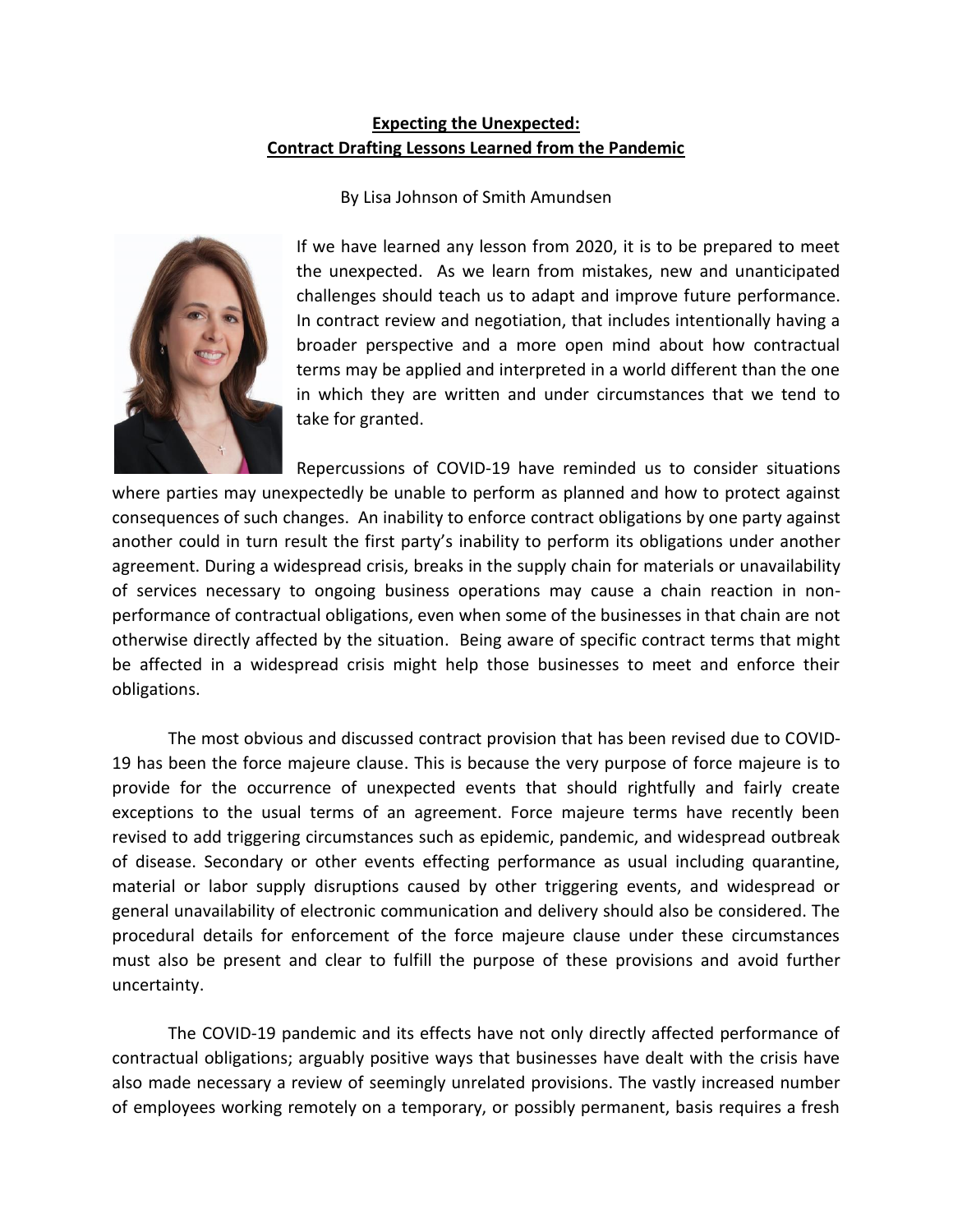look at confidentiality provisions. Many companies have already or will continue to permit remote work options for employees at varying levels of involvement in contract negotiation and performance. For the above reasons, the risk that confidential information could be used in ways that jeopardize the protection of that information has increased, and contracts should be evaluated to ensure necessary protection.

The following additional terms and conditions should be considered where a confidentiality provision is needed in a given transaction or agreement. One might consider prohibiting access to such confidential information by the parties, and their owners, employees, or contractors who work remotely; however, less restrictive options are available. Conditions may be imposed upon any persons working remotely who have access to the information. Those conditions might include requiring use of only company issued computers or requiring a specified security process for access to information on portable computers or data storage or when used outside of the company's facility. Confidentiality provisions should require that no unauthorized or unidentified persons be present during any on-line or telephone meetings, discussions, or negotiations including confidential information and that no such meetings, computer access, or calls take place in a public or unprotected location. Personal storage or remote printing of any confidential information and materials should be prohibited. The contractual party provided with access to such confidential information should be made responsible for the protection of that information and responsible for any remote working environment that could potentially disclose the confidential information. Remedies in the event of any such disclosure should be considered and expressly provided for in the agreement.

Business closures and disruptions related to the crisis in 2020 have also served as a reminder that those institutions which we take for granted may not always be open for business as expected. A future event resulting in closures could affect current contract terms as to due dates and deadlines for performance by extending such dates longer than intended by the parties at the time of entering into the contract. In addition to the effect of such closures upon supply of labor and materials required for performance under various types of agreements, date-related references themselves should be evaluated to make sure that they are not dependent upon any uncertain facts. Tying any obligations to dates that exclude bank or other institutional closures and extending time for performance of obligations during such periods should not be used unless such institutions must be open for the given event to occur. For example, if a bank or financial institution must be open to make payment or close a financial transaction, tying the event to such institution being available to provide a service is acceptable, but if those terms are provided simply for convenience of reference or for setting a date or deadline on a typical business day, then they should be revised to be independent of such uncertain variables.

Nearly universal availability of electronic delivery and communication is now taken for granted as a means of doing business. For that reason, contracts are increasingly being drafted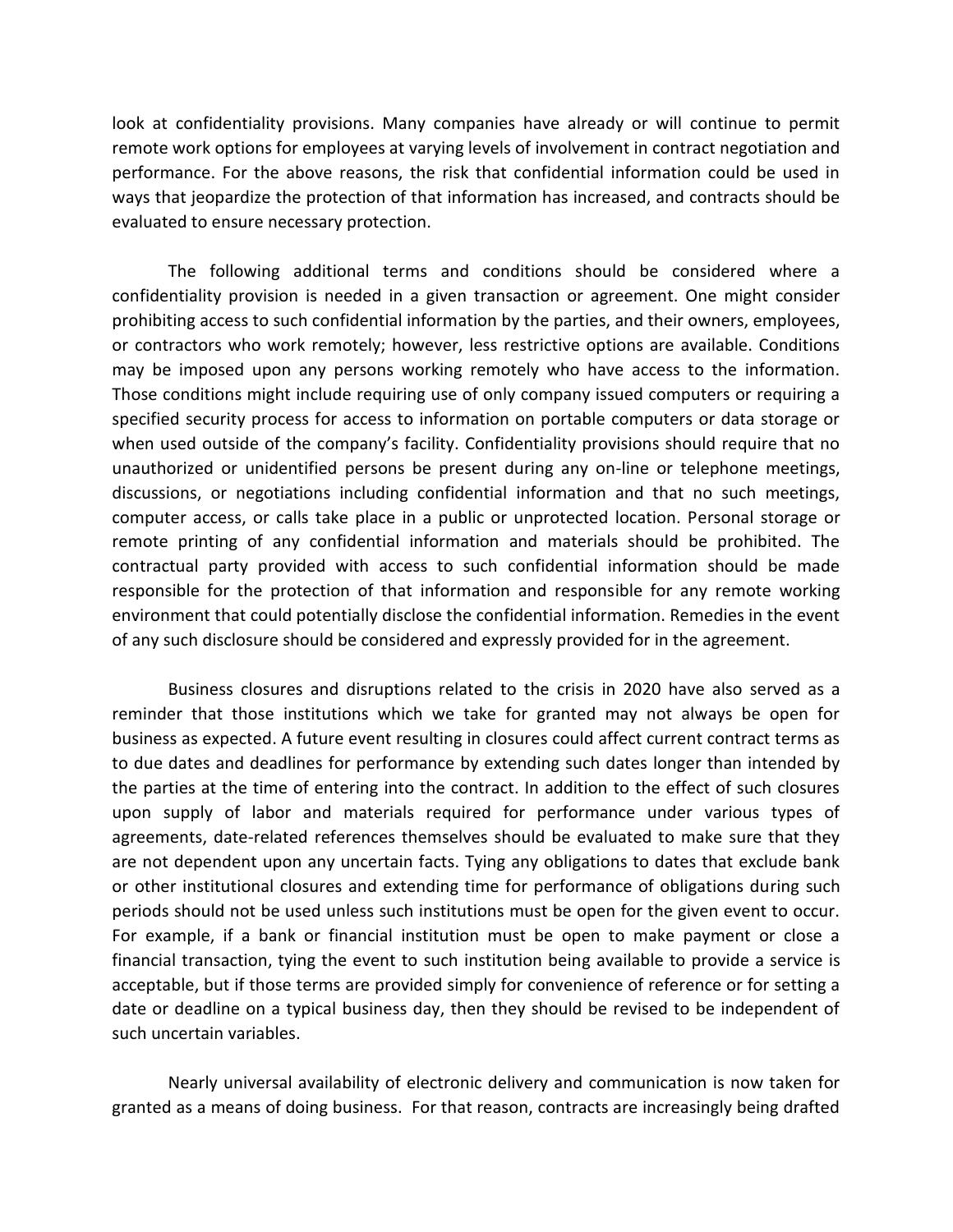in a manner which assumes that availability. As we have learned, circumstances may change in unexpected ways; therefore, provisions regarding notice or the manner of providing documents or other materials should not be entirely dependent upon the availability of electronic delivery. It is important to differentiate between providing for the acceptance of such delivery or service as an alternative means of transacting business and failing to provide for situations in which such delivery or service is not possible, or might not be possible for all parties. Contract language should provide for alternative and more traditional delivery upon the request of either party. Notice and delivery deadlines should not be overly reliant upon or assume the availability of electronic delivery for both parties.

Signature of documents have in large part been unaffected by the inability to meet with others due to the already prevalent use of electronic means of sharing signed documents with a later delivery of counterpart original copies. One exception is for documents which required notarization during periods of mandated social distancing. Inability to meet with others in person prevented notarization of documents when required and resulted in authorization of remote notary procedures on a state by state basis, some of which were temporary and have since expired.

In the context of lease agreements, integral to a wide variety of businesses, the consequences of unanticipated circumstances give rise to special considerations, especially where landlord construction is required prior to delivery or rent commencement. As previously addressed, clearly providing for such performance variables in the force majeure clause is necessary to preserve the transaction and allow it to move forward for the benefit of both parties. The ability of a landlord to build out and deliver a premises as required by the terms of a lease, upon which delivery for opening the business and commencement of rent, may under unusual circumstances such as those resulting from COVID-19, be hampered by shortages or delays of labor or materials. Failure to provide clear rules for when such delays apply and providing definite time frames by which such delays are limited, create uncertainties and opportunities for termination by one or both parties.

In multi-tenant commercial lease agreements, some common provisions should be evaluated in the light of crisis circumstances that could cause ongoing unusual business operations or the closure of a higher percentage of tenants within the tenant group. Use of outdoor space, including parking areas and sidewalks and outdoor sales are typically restricted in such lease agreements. Adding an exception to such a restriction permitting the use of outdoor space to continue business due to a health crisis or governmental mandate that effectively prohibits indoor sales or service may be prudent. Time and space limitations in the event that the situation arises should also be considered. Multi-tenant commercial leases also typically provide for the continuous operation of business in the leased premises, often requiring the presence of a number of employees in the premises during a number of business hours, and prohibiting vacancy of the premises for a stated period of time. An exception might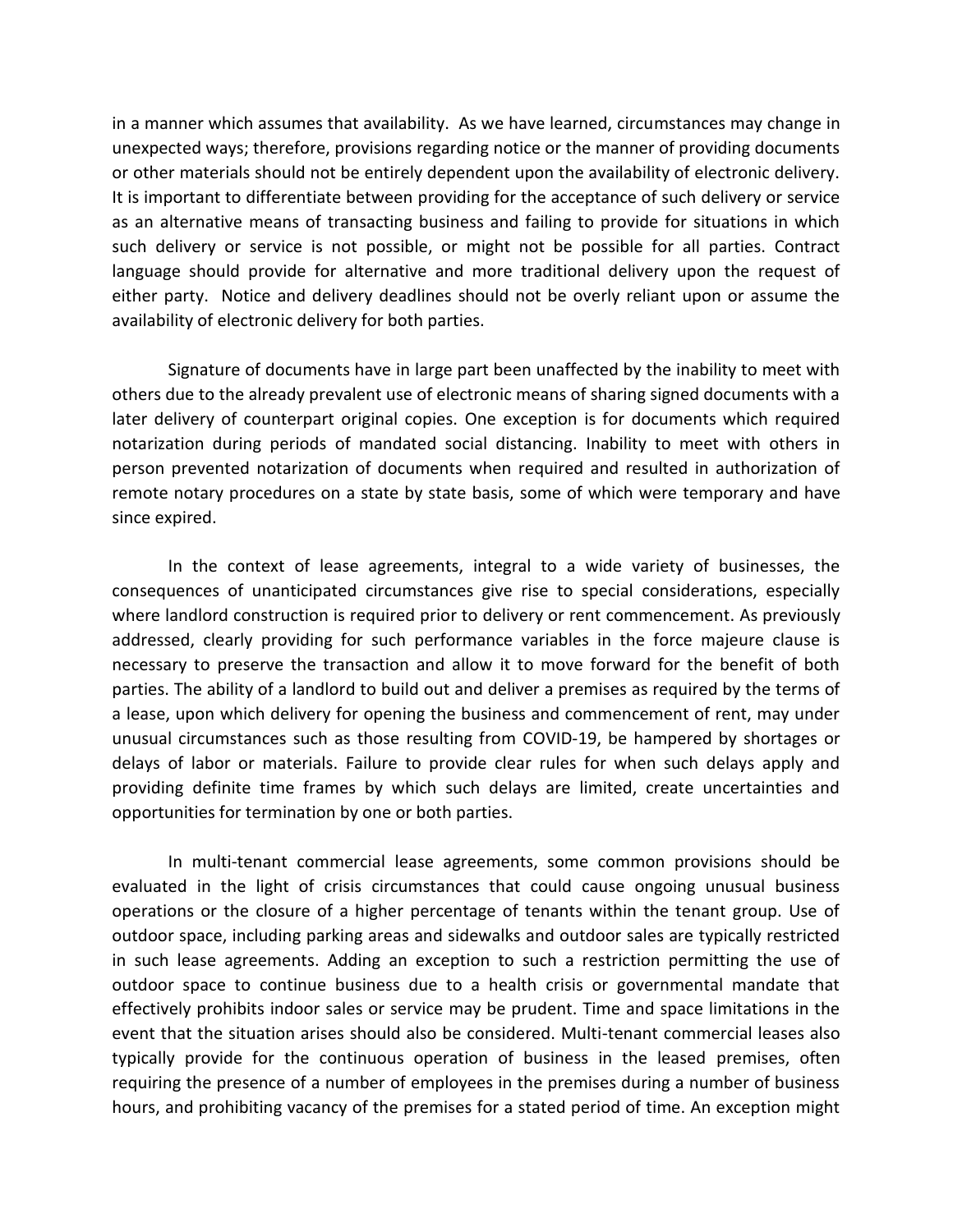be considered during situations that make working in the premises unsafe or when prohibited due to government mandate. Such an exception could specify relief from continuous operations or business hours provisions if temporary closures or remote work becomes a necessity for the foregoing reasons. The implementation of this type of provision would benefit both parties because it allows for the ongoing business to continue and for eventual performance by the tenant.

In addition to the above considerations, landlords and tenants in a multi-tenant building or complex should consider providing for events that might create an excessive loss of occupancy resulting from force majeure type triggers. Such events could cause a significant decrease in contribution to common area charges, making continuance of such benefits or maintenance unfeasible for the landlord to provide. In general, and especially in light of recent events, tenants may be cautious that their contribution be based upon an area of the rented space compared with that of the entire premises, and not with occupied portions of the premises. Similarly, options for expansion and renewal provisions should be reviewed to make sure that the parties are not bound to a future agreement when circumstances have considerably changed.

In the event of casualty or destruction of the leased premises, landlord repair provisions typically preserve the lease agreement and require the landlord to repair the premises to its condition prior to damage. Both parties to a lease might want to consider specific language to provide for such damage if caused by civil unrest, possibly allowing termination by either party under certain conditions. The right of either party to terminate might be triggered when such damage is caused on more than one occasion within a certain period of time, provide for shared costs of repair, or allow for repair after a certain period of time or upon the occurrence of events. The assumption related to these terms is that damage due to such events may likely recur after the repair is made, or might recur within a short period of time, disadvantaging both the landlord, who incurs the cost of repair and the tenant who may not wish to continue business in the location. These assumptions might or might not be correct under widely varying circumstances; however, these considerations are reasonable.

In agreements with vendors, suppliers, subcontractors, or other non-customer or client parties, special considerations regarding those persons entering a business or work site have recently arisen, and various terms may be added to standard contracts to handle those situations in the future. Such terms include requiring compliance by the contractor party with reasonable or government mandated health or safety related requests of the contracting party, indemnification against claims by employees or subcontractors, and requiring the contractor's employees to sign waivers or agree to health screening forms before entering the location.

It is not possible to predict all possible outcomes of an unexpected situation such as those we have experienced in 2020, but it would be wise at the time of drafting or negotiating an